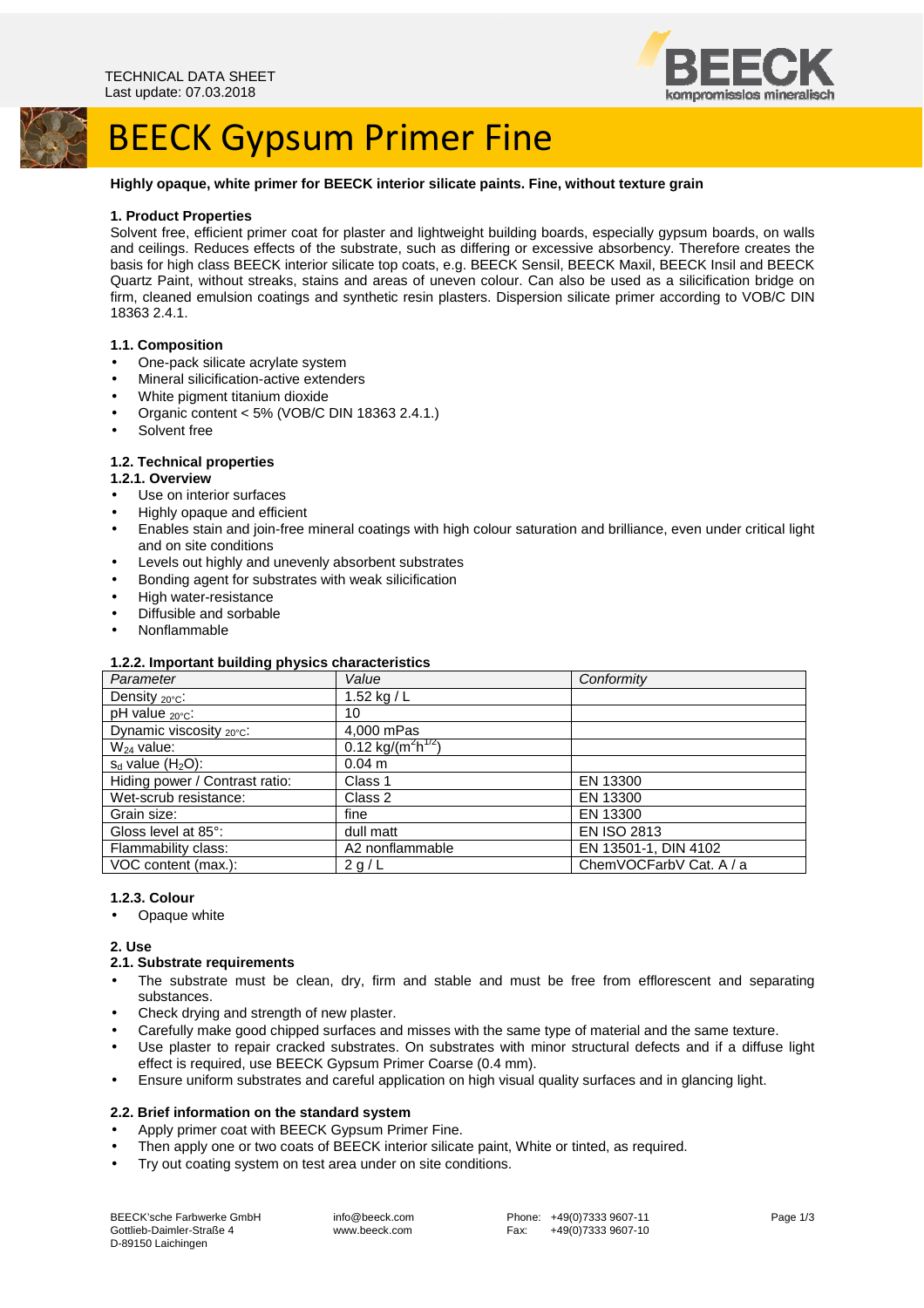

# BEECK Gypsum Primer Fine

## **2.3. Substrate and preparatory treatment**

#### • **Gypsum boards:**

Ensure proper installation and required surface quality and evenness tolerances under the given on site conditions (VOB/C and quality level 3 or 4, according to good practice guide No. 2 issued by the German gypsum industry association (Bundesverband der Gipsindustrie e.V.)). Apply primer coat to whole surface with BEECK Gypsum Primer Fine. To achieve a uniformly surface, permanent protected against cracks, use a fabric all over.

• **Lime plaster (PI/CSII), lime-cement plaster (PII), cement plaster (PIII) gypsum plaster, plaster stucco:**  Check plaster for drying and strength. Use BEECK Etching Fluid to remove sinter skin on solid plaster or grind off. Do not etch thin coat plasters, gypsum or composite systems. Stabilise highly absorbent or superficially chalking, however, firm substrates with BEECK Fixative, thinned with 2 parts water. Use BEECK Gypsum Primer Fine mainly on gypsum based surfaces.

## • **Calcium silicate masonry, brick, concrete, synthetic resin plaster:**

Check for absorbency, moisture damage and efflorescence (e.g. salt edges). Clean, make good crumbling joints. Coat highly absorbent areas with BEECK Fixative, thinned with 2 parts water. Thoroughly clean concrete with water and BEECK Formwork Oil Remover according to the factory specifications and rinse off with clean water. Test the wettability of the cleaned substrate by spraying on water.

## • **Old coatings:**

Check for firmness and try out on a test area, prime with BEECK Gypsum Primer Fine. Completely rinse off distempers and tempera paints. Brush off chalking mineral coatings. Clean matt, firm emulsion coatings, strip or grind off oil paint, lacquer and latex coatings. Check critical coatings for compatibility.

- **Unsuitable substrates** are efflorescent, less stable and non alkali-resistant substrates, e.g. wood-based materials (MDF, OSB) and clay or loam. Check critical surfaces for compatibility.
- **Defective substrates** require a differentiated approach. Apply renovation plaster to damp, salt contaminated areas, basement walls and base areas.

## **2.4. Application instructions**

## **2.4.1. General information**

Check substrate suitability as required (see 2.1 and 2.3). Pay particular attention to the absorbency, strength and texture of the respective substrate. Try out on a test area before using on high quality and critical surfaces. Ensure that the product is used by qualified persons only.

- Carefully cover surfaces which are not to be treated especially glass, ceramics, window sills, expansion joints, lacquer and anodic coatings – and protect them from splashes.
- Provide personal protective equipment.
- Before use, stir BEECK Gypsum Primer Fine thoroughly with a powered mixing paddle.
- Apply unthinned or if used on highly absorbent, gypsum-based substrates: thin with approx. 5 % water.
- Do not use on hot surfaces.
- Minimum application temperature: +8°C
- Drying time: at least 12 hours per coat

## **2.4.2. Application**

With roller, brush or using an airless spraying method. Apply to self-contained areas with an absolutely thin coating, no overlapping, in one continuous pass by cross coating.

#### • **Application with roller or brush:**

- Rollers and brushes with a uniform coating finish are suitable.
- Avoid roller edges, overlapping and overcoating coats that have already begun to dry.
- Cut-in edges smoothly and seamlessly, wet-on-wet, together with the main area.
- As a brushed surface, use a BEECK Mineral Paint Brush to spread without brushing in any particular direction.
- Topcoats after at least 12 hours with BEECK interior silicate paints.
- **Sprayed use (airless):** 
	- Nozzle: 0.79 mm / 0.031 inch
	- Always sieve the product before use.
	- Apply uniformly and as a thin coat, and then, if necessary, use a brush or roller to lay-off.

## **3. Application Rate and Container Sizes**

The application rate, i.e. the quantity required for smooth, normally absorbent substrates is approx. 0.14 L BEECK Gypsum Primer Fine per m² and pass. Try out on a test area on site to determine substrate-related application rate differences.

Container sizes: 5 L / 12.5 L